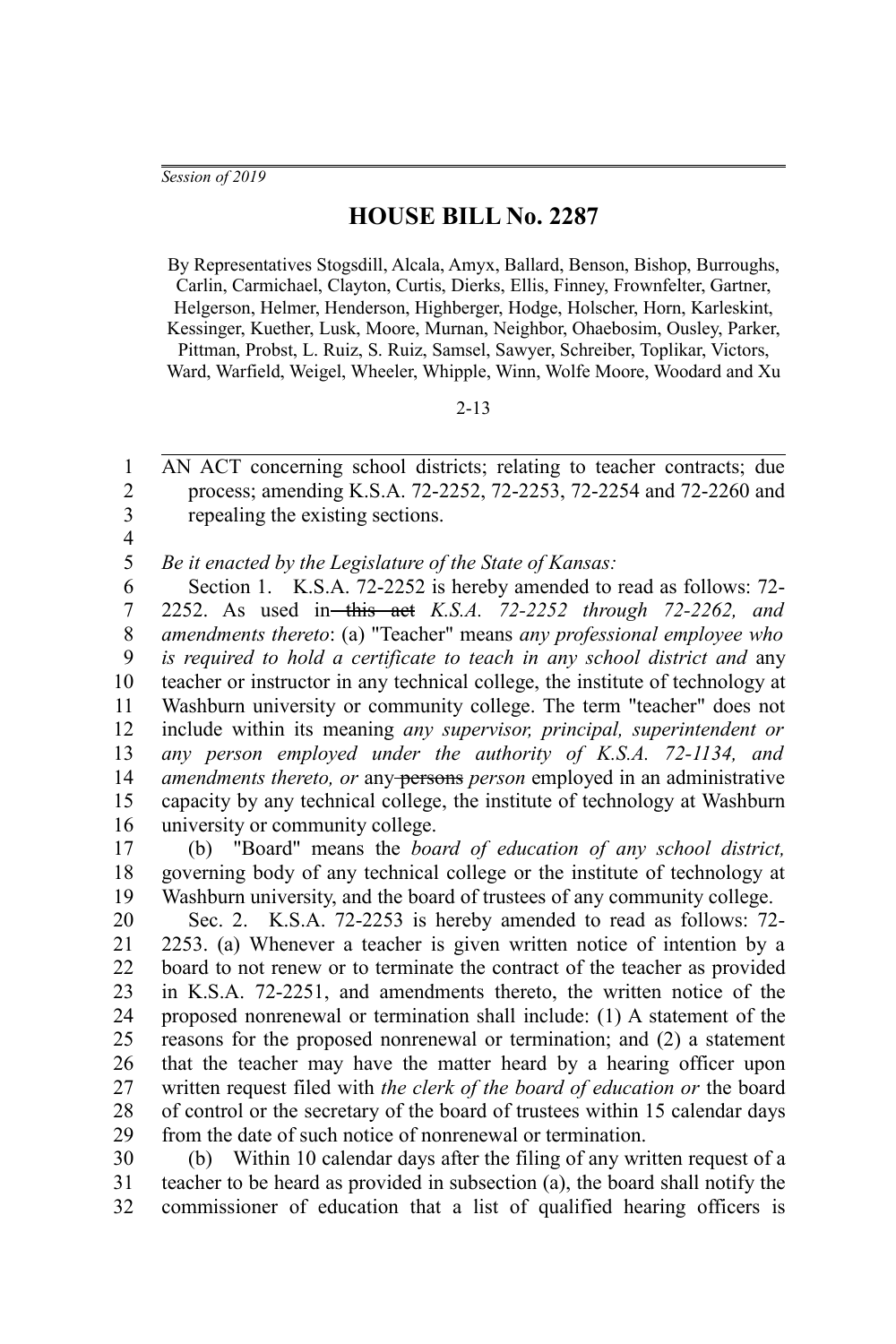required. Such notice shall contain the mailing address of the teacher. Within 10 days after receipt of notification from the board, the commissioner shall provide to the board and to the teacher, a list of five randomly selected, qualified hearing officers. 1 2 3 4

(c) Within five days after receiving the list from the commissioner, each party shall eliminate two names from the list, and the remaining individual on the list shall serve as hearing officer. In the process of elimination, each party shall eliminate no more than one name at a time, the parties alternating after each name has been eliminated. The first name to be eliminated shall be chosen by the teacher within five days after the teacher receives the list. The process of elimination shall be completed within five days thereafter. 5 6 7 8 9 10 11 12

(d) Either party may request that one new list be provided within five days after receiving the list. If such a request is made, the party making the request shall notify the commissioner and the other party, and the commissioner shall generate a new list and distribute it to the parties in the same manner as the original list. 13 14 15 16 17

(e) In lieu of using the process provided in subsections (b) and (c), if the parties agree, they may make a request to the American arbitration association for an arbitrator to serve as the hearing officer. Any party desiring to use this alternative procedure shall so notify the other party in the notice required under subsection (a). If the parties agree to use this procedure, the parties shall make a joint request to the American arbitration association for a hearing officer within 10 days after the teacher files a request for a hearing. If the parties choose to use this procedure, the parties shall each pay one-half of the cost of the arbitrator and of the arbitrator's expenses. 18 19 20 21 22 23 24 25 26 27

(f) The commissioner of education shall compile and maintain a list of hearing officers comprised of residents of this state who are attorneys at law. Such list shall include a statement of the qualifications of each hearing officer. 28 29 30 31

(g) Attorneys interested in serving as hearing officers under the provisions of this act shall submit an application to the commissioner of education. The commissioner shall determine if the applicant is eligible to serve as a hearing officer pursuant to the provisions of subsection (h). 32 33 34 35

(h) An attorney shall be eligible for appointment to the list if the attorney has: (1) Completed a minimum of 10 hours of continuing legal education credit in the area of education law, due process, administrative law or employment law within the past five years; or (2) previously served as the chairperson of a due process hearing committee prior to the effective date of this act. An attorney shall not be eligible for appointment to the list if the attorney has been employed to represent a board or a teacher in a due process hearing within the past five years. 36 37 38 39 40 41 42 43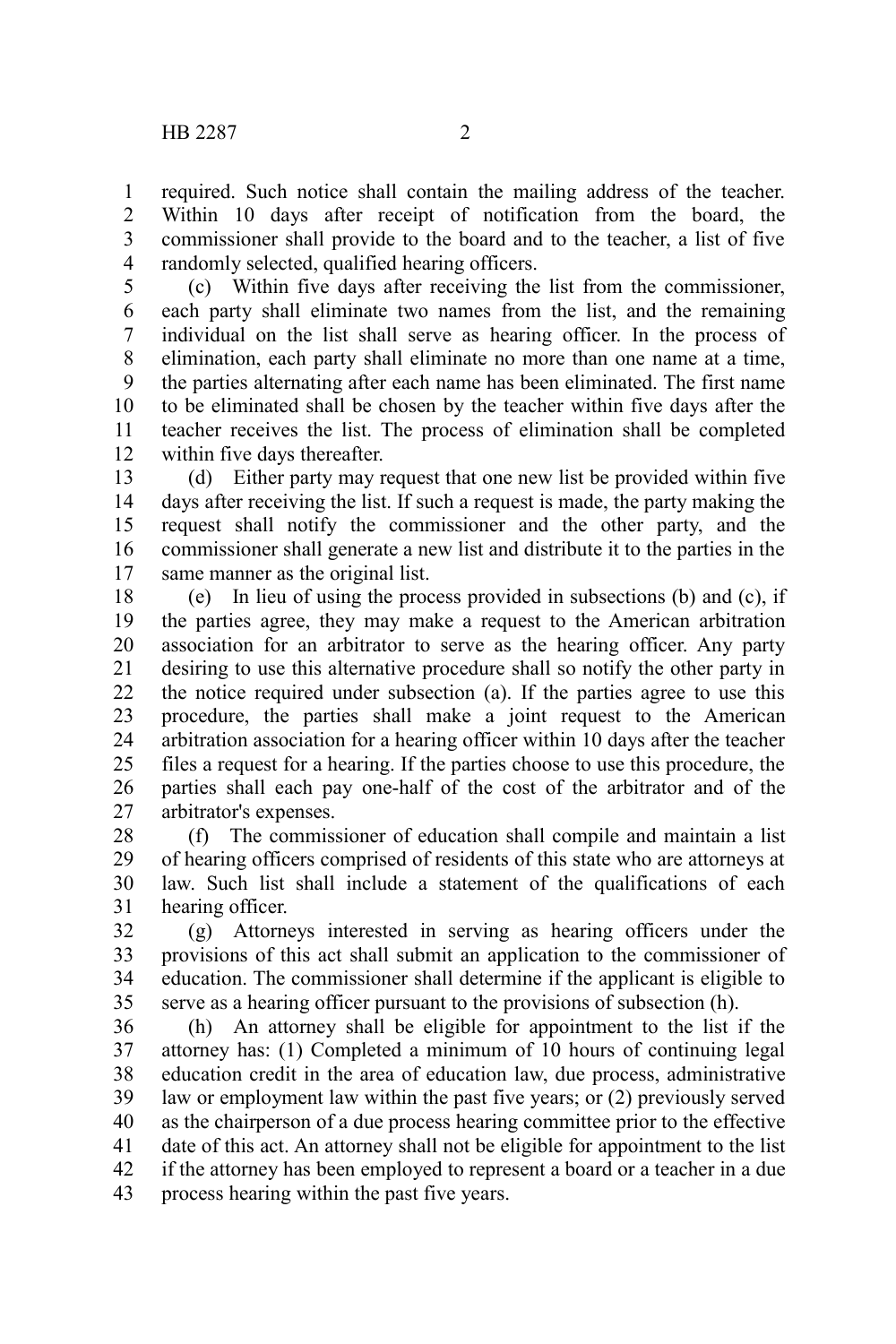Sec. 3. K.S.A. 72-2254 is hereby amended to read as follows: 72- 2254. The hearing provided for under K.S.A. 72-2253, and amendments thereto, shall commence within 45 calendar days after the hearing officer is selected unless the hearing officer grants an extension of time. The hearing shall afford procedural due process, including the following: 1 2 3 4 5

(a) The right of each party to have counsel of such party's own choice present and to receive the advice of such counsel or other person whom such party may select; 6 7 8

(b) the right of each party or such party's counsel to cross-examine any person who provides information for the consideration of the hearing officer, except those persons whose testimony is presented by affidavit; 9 10 11

(c) the right of each party to present such party's own witnesses in person, or their testimony by affidavit or deposition, except that testimony of a witness by affidavit may be presented only if such witness lives more than 100 miles from the location of *the unified school district office,* the technical college, institute of technology at Washburn university or community college, or is absent from the state, or is unable to appear because of age, illness, infirmity or imprisonment. When testimony is presented by affidavit the same shall be served upon *the clerk of the board of education,* the board of control, the secretary of the board of trustees or the agent of the board and upon the teacher in person or by first-class mail to the address of the teacher which is on file with the board not less than 10 calendar days prior to presentation to the hearing officer; 12 13 14 15 16 17 18 19 20 21 22 23

(d) the right of the teacher to testify in the teacher's own behalf and give reasons for the teacher's conduct, and the right of the board to present its testimony through such persons as the board may call to testify in its behalf and to give reasons for its actions, rulings or policies; 24 25 26 27

28

(e) the right of the parties to have an orderly hearing; and

(f) the right of the teacher to a fair and impartial decision based on substantial evidence. 29 30

Sec. 4. K.S.A. 72-2260 is hereby amended to read as follows: 72- 2260. (a) *Except as otherwise provided in this section,* the provisions of K.S.A. 72-2253 through 72-2258, and amendments thereto, apply only to: 31 32 33

(1) Teachers who have completed not less than three consecutive years of employment, and been offered a fourth contract, in the *school district,* technical college, institute of technology at Washburn university or community college by which any such teacher is currently employed; and 34 35 36 37 38

(2) teachers who have completed not less than two consecutive years of employment, and been offered a third contract, in the *school district,* technical college, institute of technology at Washburn university or community college by which any such teacher is currently employed if at any time prior to the current employment the teacher has completed the 39 40 41 42 43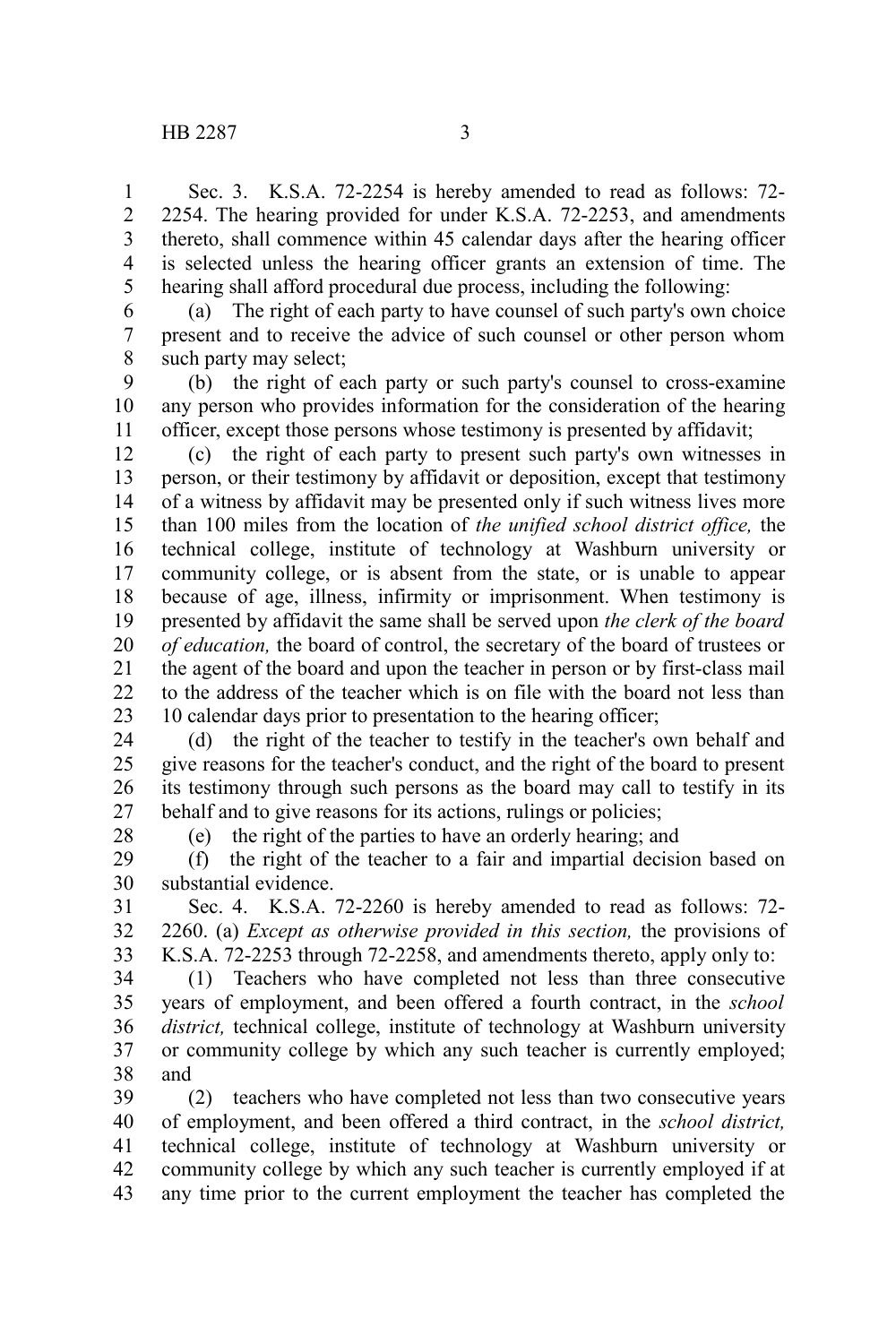years of employment requirement of paragraph (1)–of this subsection in any *school district,* technical college, the institute of technology at Washburn university or community college in this state. 1 2 3

(b) Any board may waive, at any time, the years of employment requirements of subsection (a)(1) for any teacher employed by it. 4 5

(c) The provisions of this subsection *section* are subject to the provisions of K.S.A. 72-2262, and amendments thereto. 6 7

*(d) The provisions of K.S.A. 72-2253 through 72-2258, and amendments thereto, do not apply to any teacher whose license has been non-renewed or revoked by the state board of education because the teacher has:* 8 9 10 11

*(1) Been convicted of a felony under K.S.A. 2010 Supp. 21-36a01 through 21-36a17, prior to their transfer, or article 57 of chapter 21 of the Kansas Statutes Annotated, and amendments thereto, or any felony violation of any provision of the uniform controlled substances act prior to July 1, 2009;* 12 13 14 15 16

*(2) been convicted of a felony described in article 34 of chapter 21 of the Kansas Statutes Annotated, prior to its repeal, or article 54 of chapter 21 of the Kansas Statutes Annotated or K.S.A. 2018 Supp. 21-6104, 21- 6325, 21-6326 or 21-6418, and amendments thereto, or an act described in K.S.A. 21-3412 or 21-3412a, prior to its repeal, or K.S.A. 2018 Supp. 21-5413(a) or 21-5414, and amendments thereto, if the victim is a minor or student;* 17 18 19 20 21 22 23

*(3) been convicted of a felony described in article 35 of chapter 21 of the Kansas Statutes Annotated, prior to its repeal, or article 55 of chapter 21 of the Kansas Statutes Annotated or K.S.A. 2018 Supp. 21-6419 through 21-6422, and amendments thereto, or has been convicted of an act described in K.S.A. 21-3517, prior to its repeal, or K.S.A. 2018 Supp. 21-5505(a), and amendments thereto, if the victim is a minor or student;* 24 25 26 27 28 29

*(4) been convicted of any act described in article 36 of chapter 21 of the Kansas Statutes Annotated, prior to its repeal, or article 56 of chapter 21 of the Kansas Statutes Annotated, and amendments thereto;* 30 31 32

*(5) been convicted of a felony described in article 37 of chapter 21 of the Kansas Statutes Annotated, prior to its repeal, or article 58 of chapter 21 of the Kansas Statutes Annotated or K.S.A. 2018 Supp. 21-6412(a)(6), and amendments thereto;* 33 34 35 36

*(6) been convicted of an attempt under K.S.A. 21-3301, prior to its repeal, or K.S.A. 2018 Supp. 21-5301, and amendments thereto, to commit any act specified in this subsection;* 37 38 39

*(7) been convicted of any act that is described in K.S.A. 21-4301, 21- 4301a or 21-4301c, prior to its repeal, or K.S.A. 2018 Supp. 21-6401 or 21-6402, and amendments thereto;* 40 41 42

*(8) been convicted in another state or by the federal government of* 43